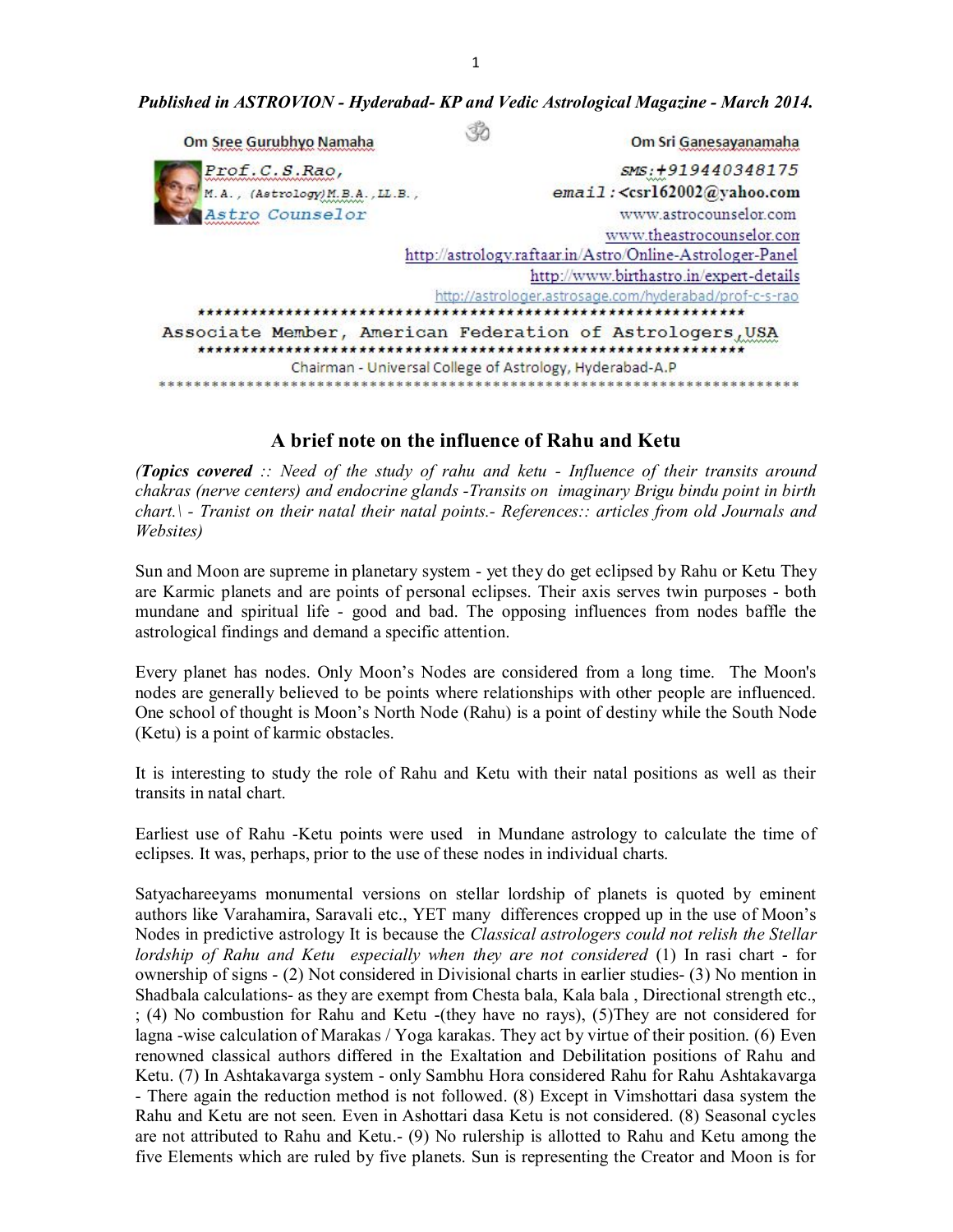fundamental energy.(10) Three among the Panchanga (Hindu Almanac) details -i.e., Tithi, Yoga and Karana have no planetary lordship. But among Stars we have lordship of Rahu and Ketu for six stars. (11) In a week Weekdays (vara ) are allotted to seven planets only- No Rahu vara and Ketu vara. (12) In a Day and Night - Hora division is only among seven planets - No Rahu Hora and Ketu Hora.

The classical authors, even among themselves differed about the ownership, exaltation, debilitation, moolatrikona, friend's, enemiy's and neutral houses, aspects for these Nodes. However, despite of conceptual differences, it is commonly accepted as the NODES do have an influence in causing human life events. Many oldest books like Satyachareeyam, Manasagari, Jatakaabharanam Sarvardha Chintamani, Phaladeepika, Uttarakalamruta, Laghu Parasari, Brihat parasara Hora Sastra have dealt with the influence of these nodes in the life of human beings.

Revival of Stellar theories in practical astrology, of late, has brought back the importance of this study of role of Nodes. Recent evolution of K.P.System is a refinement of the earliest / earlier Stellar theories attuned to understand the way of latest human affairs.

The interpretation of the influence of these nodes is very validly helping to bring out more and more details in the present competitive and complex life situations. With this we find in recent global trends the inclusion of the study of MOON's NODES in by Western astrologers. We also see the use of OUTER planets in India by Vedic astrologers.

*In the above context - an attempt is made here to highlight the role of these NODES in TRANSIT astrology. A caution, here, is that transit astrology is essentially to be interpolated with basic influence of any planet / node as per its natal position in individual's birth chart.*

Nodes move in the anti- direction to that of planets. Nodes take about 18 and half a year to cover 360 degrees. Following two items from the symptoms of transits are dealt with here. Emphasis in this study is to consider the transit of nodes in the physical development of the body irrespective of the house division i.e., lagna and other houses.

# **Effects of Transit of NODES from Birth time are to be seen in the following aspects.**

- A. Rahu- transit on the Chakras and Endocrine gland areas in physical body.
- B. Transit of all planets and nodes on the brigu bindu point in natal chart. i.e., middle point between Rahu and Moon.
- C. Transiting Rahu and Ketu on their natal points.
- D. Transiting rahu and ketu on the natal points of all planets in birth chart. ( This is not covered in this article for reasons of brevity)

## **(A) Rahu- transit on the Chakras and Endocrine gland areas in physical body.**

Out of the seven chakras Sahasrasara chakra is considered as connecting the native to divine area and is excluded in this study. Other six chakras viz., Ajna, Visudha, Anahata, Manipura, Swadishtana, Muladhara are considered.

Chakras are nerve centers in physical body. Endocrine glands which contribute to body's health are closer to the nerve centers.

Glands that are closer to chakras are - Pitutory gland to Ajna chakra; Thyroid gland to Visudha chakra; Thymus gland to Anahata chakra; Pancreas gland to Manipura chakra; Gonad gland to Swadishtana chakra and Adrenal gland to Muladhara chakras.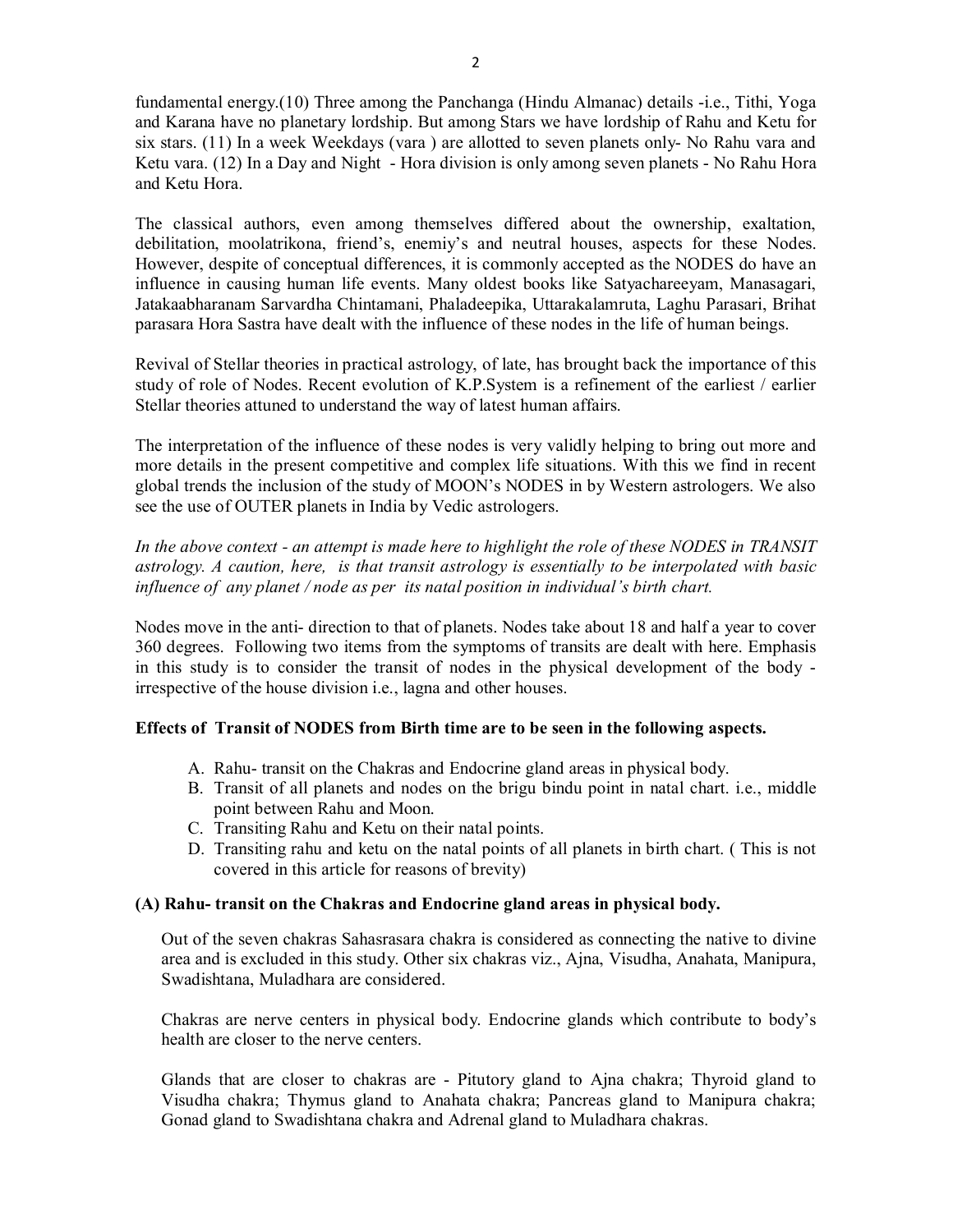For a broad understanding the endocrine glands are responsible for cell growth in body process while the nervous system (chakras) is responsible for functions like breathing, body movement etc., Both the endocrine system and nervous system functions together to help the body functions. Well known theory is - a sound mind is in a sound body.

*Coming to the transit of Rahu-Ketu axis since birth time* **-** Transit rahu period in birth chart is studied in two parts. (1) from natal point of Rahu to natal point of Ketu in birth chart; and (2) from natal point of Ketu to natal point of Rahu itself in birth chart. Each transit takes about 9 and odd years in life time. In the first period of this 9 and odd years Transit rahu moves on one side (viz., right side ) of the Nervous system in the body. Its commencement is counted from Ajna chakra i.e., Rahu being the head of the axis. This 9 and odd year's period is sub-divided among the six chakras in nervous system - with each of about 1 and half years. Each of these sub-periods is very important for the study of growth of physical body and its right / wrong functions later on. Thus, the sub periods are 12 - covering on either side of the nervous system that is - the right and left sides of the chakras and endocrine glands in the body. Triggering of transit Rahu on both sides of the nervous system contributes to the good and bad development of physical body.

#### *Triggering symptoms of Transit Rahu, in brief, in each of the sub-periods are :*

Note: In this study - 1. Out of the seven chakras - Sahasrasara chakra is excluded - as it is considered as connecting the native to divine area. Only six are considered. 2. The Ajna Chakra location and other chakras thereon is considered to commence from the natal point of Rahu in a birth chart -irrespective of (a) the natural Zodiac- (kalapurusha - commencing from Aries) (b) house division in natal chart i.e., lagna to 12 houses.

- **(1)** First 1.5 years on right side of Ajna chakra and Pituitary gland- Child is in the growing stage - understanding surroundings - learning to crawl, stand, walk, understanding body language and words from the surroundings.
- **(2)** Second 1.5 years Right side of Visudha Chakra -Thyroid gland- learns words, broken speech etc.,-
- **(3)** Next 1.5 years -Anahata chakra and Thymus gland- Enjoying and reciprocating mother's love and of other members in the family.
- **(4)** Next 1.5 years Manipura chakra and Pancreas gland- understands his own personality - expresses or demands his own likings and desires -try to exercise own choices,
- **(5)** Next 1.5 years -Swadishtana chakra and Gonad gland- learns about social behavior with friends at home and school.
- **(6)** Next 1.5 years Muladhara chakra and Adrenal gland- by now the native is above 9 years and acquires good physical strength - learns to move around - likes games, sports etc.,

By this time native child grow by 9 and odd years

- **(7)** Next 1.5 years other side of Muladhara chakra and Adrenal gland -Physical energy is put into practical side - games, sports etc.,
- **(8)** Next 1.5 years Other side of Swadhishtana and Gonad gland-understands the gender differences. Experiences increasing trends of socialization and moving or mixing with others. Female native experiences commencement of menstrual periods.
- **(9)** Next 1.5 years Other side of Manipura and Pancreas gland -individual personality cult develops- teenage problems starts - want to control their own needs- wants authority, likes to take charge of his own destiny.
- **(10)** Next 1.5 years other side of Anahata chakra and Thymus gland- feelings of linking others, love feelings etc., starts